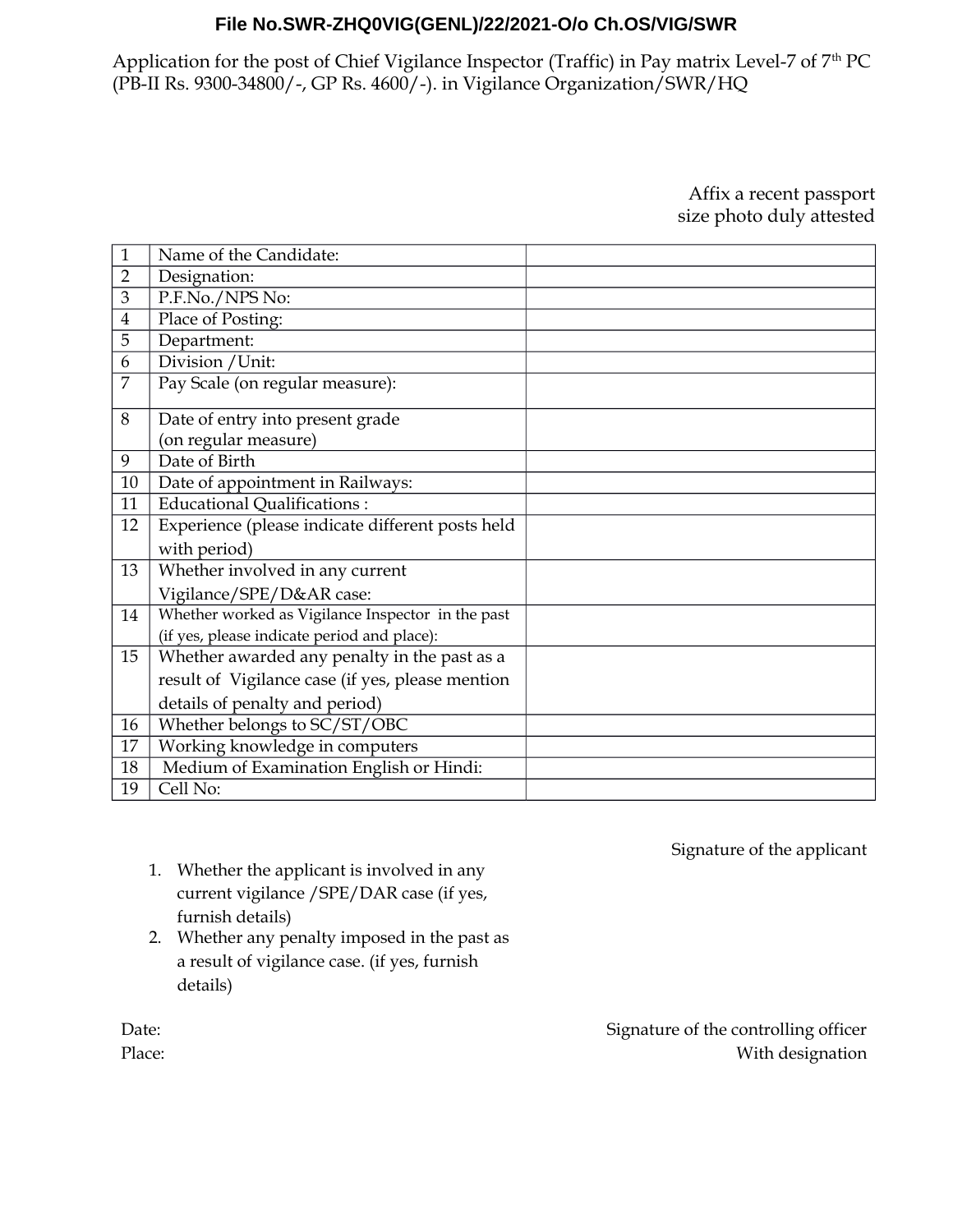



Office of the General Manager Vigilance Branch Rail Soudha ,3rd floor, East Wing, Gadag Road, Hubli – 20 Date:19.01.2022

No.G.180/Vig/ Notification/Vol.I

### **PCOM, PCCM, PCPO/SWR**

### **Sub: Filling up the ex-cadre post of Chief Vigilance Inspector/Traffic in pay matrix Level-7 of Pay Matrix of 7th PC in the Vigilance Department of S.W.Railway/Hubli**

\*\*\*-\*\*\*

**(I)** It is proposed to conduct a selection to fill up (03)Three ex.cadre posts of Chief Vigilance Inspectors/Traffic in Vigilance Organization /SWR/HQrs as per the details given below by calling for volunteers. Accordingly, applications are invited from eligible staff.

| Dept                              | No.of<br>vacancies | Post to be<br>vacant from | <b>Eligibility</b>                                                                                                   |  |  |  |
|-----------------------------------|--------------------|---------------------------|----------------------------------------------------------------------------------------------------------------------|--|--|--|
| Traffic                           | 01                 | 19.08.2022                | Staff of Operating/Commercial departments<br>working in Pay Matrix Level-7 of 7 <sup>th</sup> and one<br>grade below |  |  |  |
| (Commercial<br>$&$ Operating)     | 02                 | 26.08.2022                |                                                                                                                      |  |  |  |
| Note: Stenos/PS are not eligible. |                    |                           |                                                                                                                      |  |  |  |

## **(II)** (II) Method of Selection:

A written examination and a vigilance aptitude and computer knowledge test will be conducted as part of selection procedure. The distribution of marks for selection is stated below:

| SI.<br>N <sub>0</sub> | Criteria                                       | <b>Distribution</b><br>of<br><b>Marks</b> |  |
|-----------------------|------------------------------------------------|-------------------------------------------|--|
|                       | Written Examination                            | 50                                        |  |
| $\overline{2}$        | Vigilance Aptitude $\&$                        | 30                                        |  |
|                       | Computer Knowledge Test                        |                                           |  |
| 3                     | APARs for the last three years                 |                                           |  |
|                       | (Outstanding-5, Very Good-4)                   | 15                                        |  |
| $\overline{4}$        | Academic Qualification (Engg.Degree/PG-5,      | 05                                        |  |
|                       | Diploma in Engg/Graduate-3 & Under Graduate-1) |                                           |  |
|                       | <b>Total</b>                                   | 100                                       |  |

Candidates who obtain atleast 60% marks in the written examination will be called for appearing in the Vigilance Aptitude & Computer knowledge test and those who are securing 60% of marks including Record of service in aggregate will be eligible for empanellement.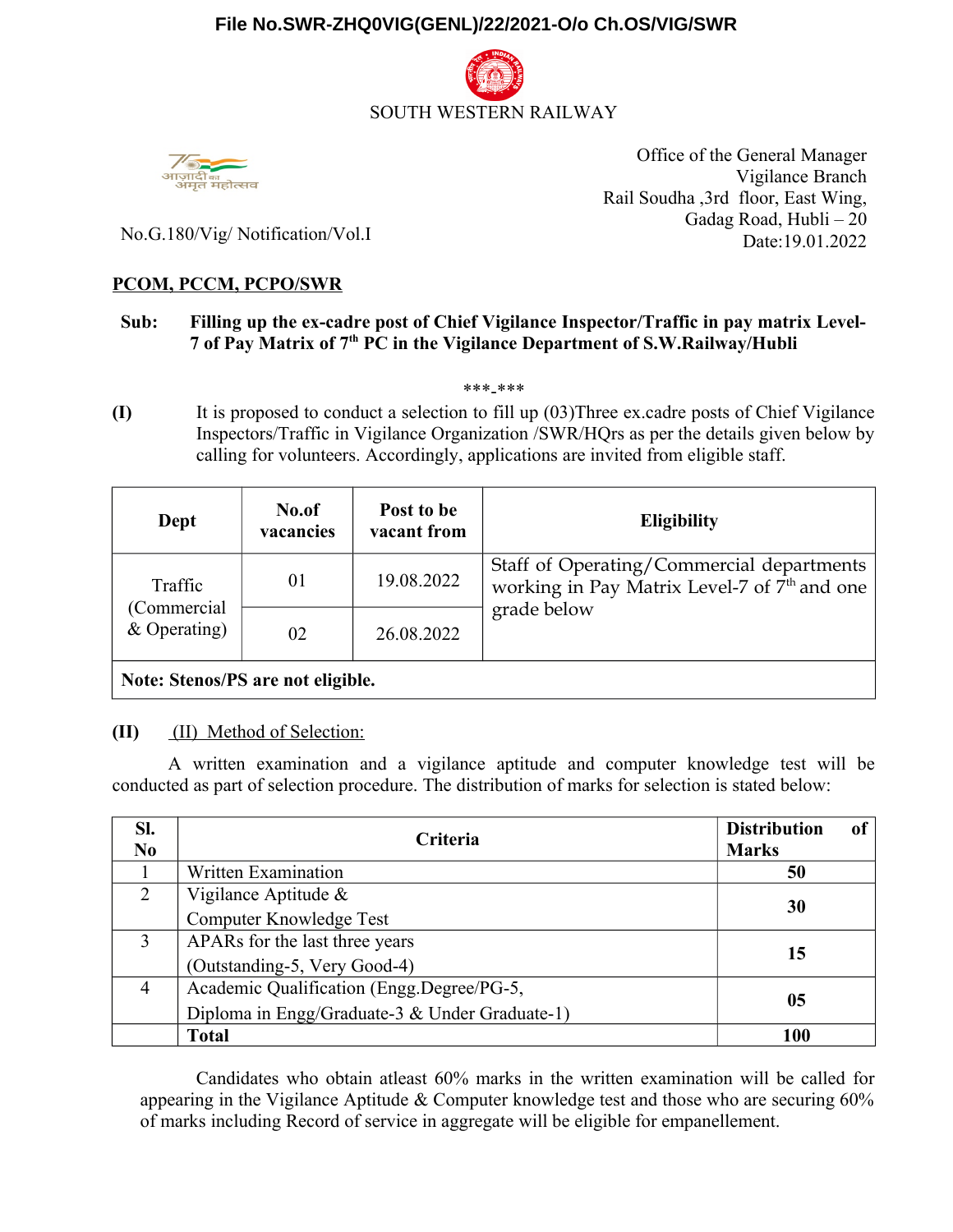The written examination will consist of questions on the following:

- a. Working knowledge of the respective department to which the candidate belongs.
- b. General knowledge of rules including knowledge of Discipline & Appeal Rules-1968, inquiries and ability to marshal facts to write reports.
- c. Writing of self contained investigation report on a case including framing of draft charge sheet.

Answers have to be written in English or Hindi only.

No supplementary written examination will be conducted since the selection is calling by volunteers.

# *Depending upon the circumstances the selection, (written examination, vigilance aptitude test) may be conducted through distance mode through appropriate means. Necessary advice in this regard will be issued in due course.*

## (III) Terms and Conditions:

- **1.** Volunteers should be working in level-7 of pay matrix of  $7<sup>th</sup>$  CPC (PB-II Rs. 9300-34800/-, GP Rs. 4600/- on regular basis (not under MACP).
- **2.** Volunteers working in level-6 of pay matrix of  $7<sup>th</sup>$  CPC (PB-II Rs. 9300-34800 + GP.Rs.4200/-) on regular basis are also eligible to apply. However, they should have put in minimum two years of service in that grade on the date of notification.
- **3.** The volunteers should have put in minimum 05years continuous service in Railways as on the date of notification.
- **4.** They should not have worked as Vigilance Inspector / Investigating Inspector earlier for a tenure in Vigilance branch / Vigilance Directorate.
- **5.** They should have flair for vigilance work i.e. in vigilance investigations and other associated works.
- **6.** The job requires extensive travelling/physical hardship, irregular duty hours and also some risks. Therefore, volunteers should be willing to work under such condition.
- **7.** Those who have worked as Chief Enquiry Inspectors in Vigilance organization can apply for the post of CVIs only after a cooling off period of **two** years.
- **8.** They should be free from DAR/SPE/Vigilance cases and should not have been taken up under DAR as a result of SPE/Vigilance cases during their entire period of service. They should have good record of service with proven integrity.
- **9.** Working knowledge in computers is desirable.
- **10.** Application of only those who can be spared on their, selection alone, may be forwarded. It may be noted that it will be compulsory to relieve the employee after selection.
- **11.** Vigilance is an ex-cadre organization. Therefore, staff selected for posting in the vigilance department will continue to maintain their lien and seniority in their parent department/cadre.
- **12.** Volunteers who are applying in response to this notification should note that they are required to join immediately and refusal to join the relevant post will not be agreed to and the same will be viewed seriously.
- **13.** Though the normal tenure of Vigilance Inspector is four years, continuance as Vigilance Inspector depends upon the individual performance and integrity. They are liable to be repatriated to their parent department at any time short of completion of tenure without assigning any reason.